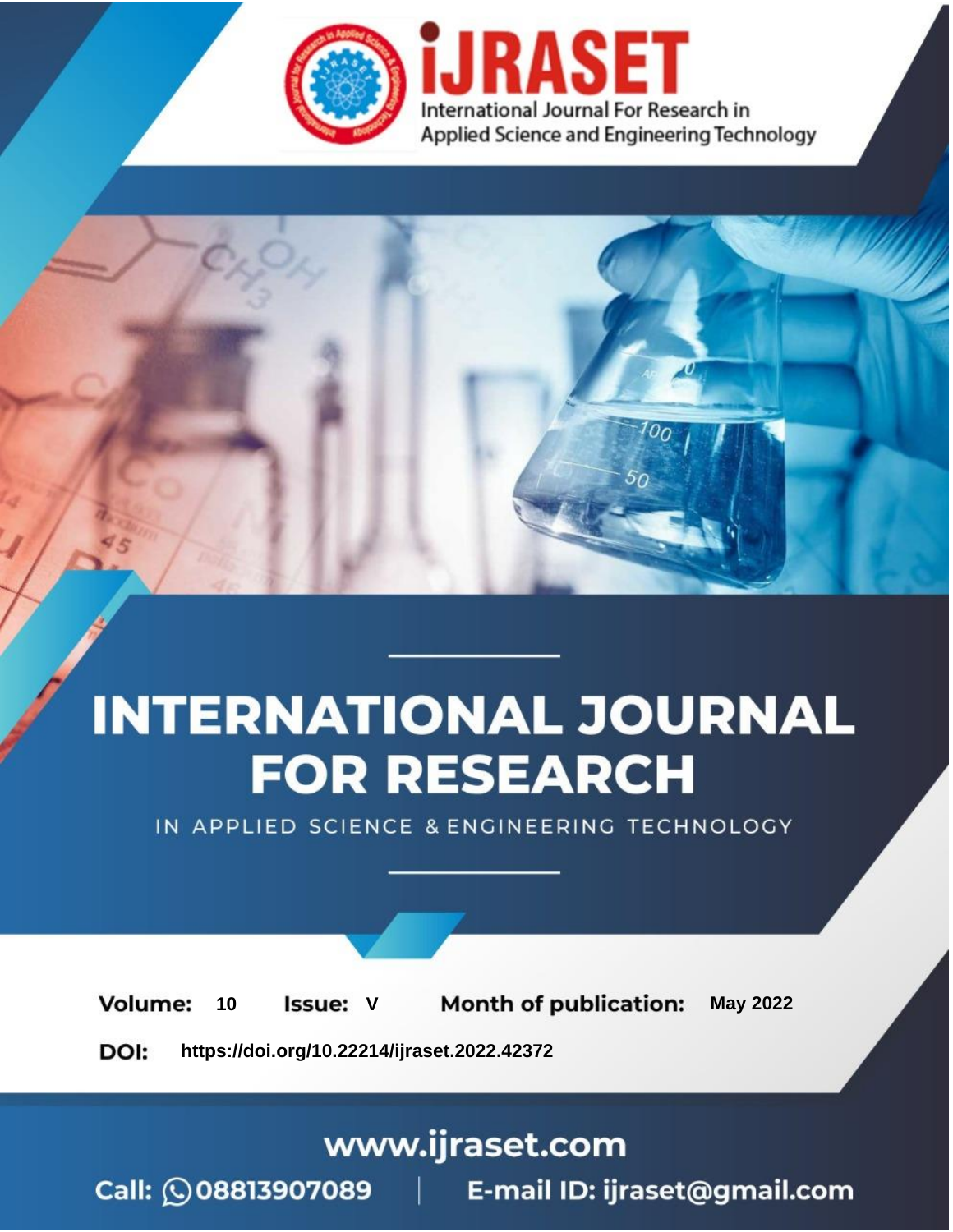

### **The Neurological Consequences of Dehydration**

Abhineet Maini *Troy High School, Fullerton, CA*

Abstract: This article aims to explain and elaborate on the vast consequences that dehydration can have on the human brain. Deeply impactful problems, such as shrinkage of the brain, disruption of normal neuronal activity and attention lapses can be prevented by engaging in an activity that is perhaps arguably one of the most important for the survival of a human body: Drinking water. An adversely impacting shift is observed in the normal paradigm of activities of the human brain when the body is deprived of a sufficient amount of consumed water. Most of the problems that arise due to dehydration are observed as a series of small events, which come together to have chronic issues. In this article, the Science and the Statistics of such problems are *comprehensively discussed, along with how there is much more to dehydration than meets the eye.*

#### **I. INTRODUCTION**

Water is arguably one of the most important resources for human beings. If an environment can harbor or support water, it is understood that it can support life. This is one of the guiding principles of why human beings want to terraform Mars. Generally speaking, a healthy human being can survive without consuming water for merely three days. On average, 55-60% of an adult human's body is water, and a human brain is about 75-80% water. These facts clearly establish why water is such an important resource for human beings. It is imperative for human survival, and is of central importance in the implementation of numerous processes that the human body regularly performs. Even though water holds immense significance in the survival of human beings, problems related to insufficient consumption of water exist and tend to cause numerous other issues which are generally detrimental to the overall health of an individual. Every year, 3,575,000 people die from water related diseases.

#### **II. DEHYDRATION: WHAT IS IT?**

Dehydration is a condition that occurs due to a dangerous or excessive loss of imperative body fluids, such as water. This can be caused by an insufficient intake of fluid or by losing more fluid than the amount that is taken in. The most common cause of dehydration in young children is severe diarrhea and vomiting (Mayo Clinic Staff). Statistically, dehydration is already a major problem.

According to an article by K. Taylor and Elizabeth B. Jones, 75% of Americans are chronically dehydrated. Dehydration is also common in elderly patients. It is estimated that dehydration has taken the lives of 760,000 children in developing countries, and is a frequent cause of hospital admission. Although there exist varying degrees of severity of dehydration, it one of the primary health problems of the 21st Century.

#### **III. THE NEUROLOGICAL CONSEQUENCES**

The human brain is of central importance in the conversation involving dehydration. Low water levels adversely affect neuronal activity, which leads to cognitive problems. Interestingly, an observable increment in the activity of neurons occurs in the brains of dehydrated adults. Additionally, past research shows that water plays an imperative role in the maintenance of mental health in humans. In other words, dehydration may increase an individual's risk of problems such as anxiety and depression.

Dehydration tends to disrupt the normal paradigm of activities that the brain carries out. A 2% decrease in brain hydration can result in short term memory loss. If dehydration occurs for excessively long amounts of time, dehydration has been observed to affect brain volume. As stated in an article by Matthew J. Kempton and others, "It was recently observed that dehydration causes shrinkage of brain tissue and an associated increase in ventricular volume" (Source: NCBI). Additionally, in the experiment conducted by the same team of scientists, it was discovered that reduced water intake adversely impacts implementational functions of the brain, including planning and visuospatial processing. Additionally, according to an article by Healthline, hypovolemic shock occurs when an individual's body isn't able to make enough blood for the heart to pump adequate oxygen to vital organs. This can cause a drop in blood pressure and can lead to brain damage, and even death. Overall, the impact that dehydration is having on the neurological health of individuals is vast and negatively impacting the overall health of the population.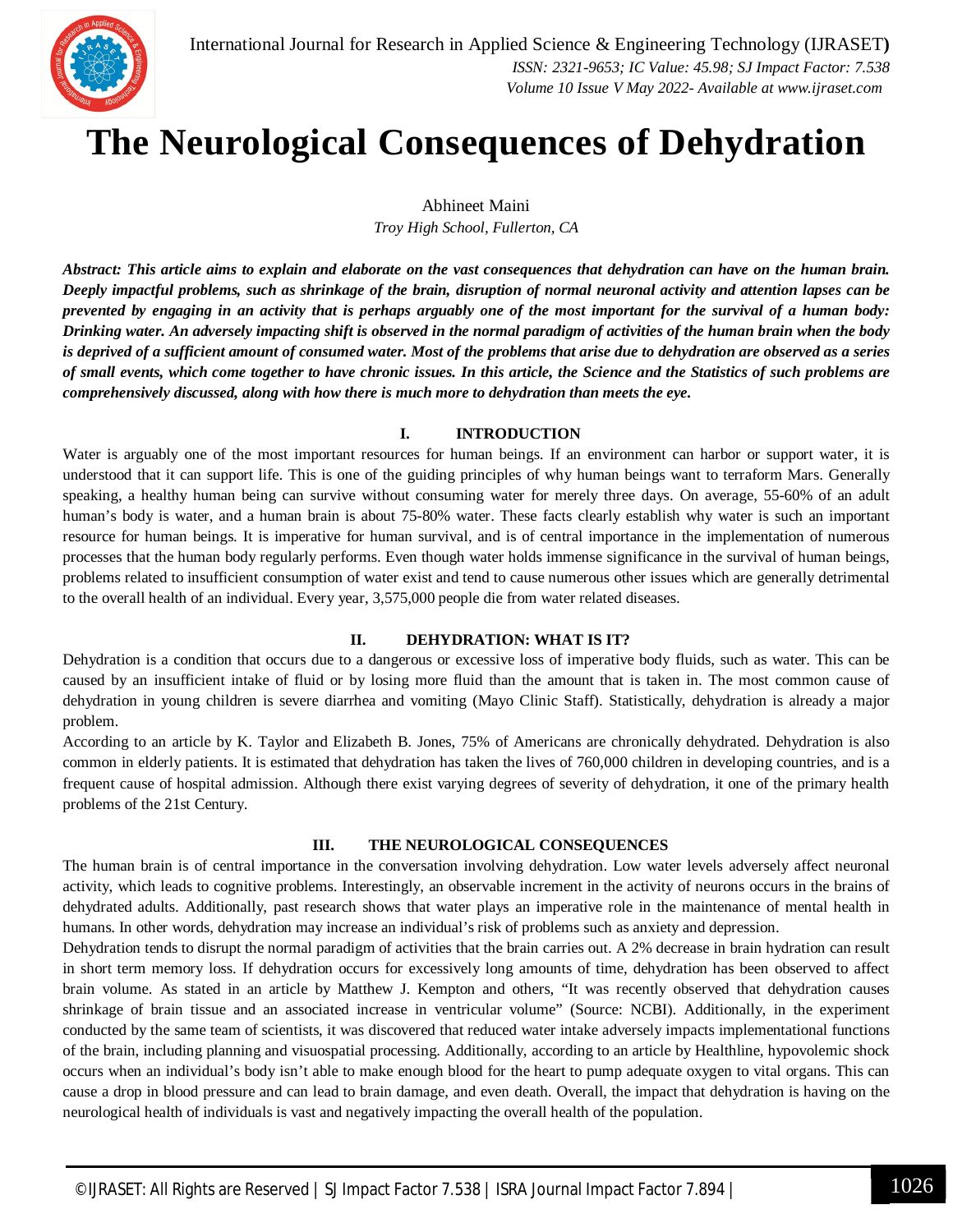

International Journal for Research in Applied Science & Engineering Technology (IJRASET**)**

 *ISSN: 2321-9653; IC Value: 45.98; SJ Impact Factor: 7.538 Volume 10 Issue V May 2022- Available at www.ijraset.com*

#### **IV. DISCUSSION**

The significance of water in contributing to the overall health of an individual is extremely understated. The immense prevalence of chronic dehydration in the populations of developed countries is perhaps the biggest line of evidence that supports the previously stated claim. However, a deeper issue that surrounds dehydration and other water related problems is that clean water still remains an inaccessible resource for a substantial amount of people. According to the Centers for Disease Control and Prevention, universal access to safe water and sanitation has the potential to prevent at least 9.1% of the global disease burden and 6.3% of all global deaths. According to David Winder, CEO of WaterAid America, "If governments committed to universal access to safe drinking water and improved sanitation they could save 2.5 million lives every year" (Source: WaterAid). Therefore, it can be safely stated that the neurological health of an individual depends greatly on whether they are able to consume sufficient amounts of fluids.

#### **V. CONCLUSION**

It becomes the responsibility of the world governments and leaders to make access to water that is safe for drinking universal. By doing so, a substantial disease burden can be removed from the shoulders of the Global Medicine Community. The Statistics and Science behind this intricately complex equation provide more than sufficient evidence that ensuring universal access to safe drinking water is nothing but a step in the right direction, perhaps in the direction of a healthier world. However, in a world where an equal access to safe drinking water cannot be provided for everyone, there remains a substantial room for health problems associated with this issue, which will perhaps be around for at least the next few years to come.

#### **VI. DECLARATIONS**

Abhineet Maini, a student at Troy High School, is the sole contributor of this article's constitution. All necessary permissions were obtained before the relevant data from external studies was used.

#### **REFERENCES**

- [1] "Deaths from Dirty Water." *The World Counts*, https://www.theworldcounts.com/challenges/ planet-earth/freshwater/deaths-from-dirty-water/story. Accessed 7 May 2022.
- [2] "Disease and Impact | The Safe Water System." *CDC*, https://www.cdc.gov/safewater/disease.html. Accessed 7 May 2022.
- [3] Duning, T. "Dehydration confounds the assessment of brain atrophy." *Neurology*, 2005,
- https://n.neurology.org/content/64/3/548#:~:text=The%20authors%20show%20that%20dehydration,(SD%2C%20%C2%B10.21).
- [4] Kempton, Matthew J. "Dehydration affects brain structure and function in healthy adolescents." *PubMed*, https://pubmed.ncbi.nlm.nih.gov/20336685/. Accessed 7 May 2022.